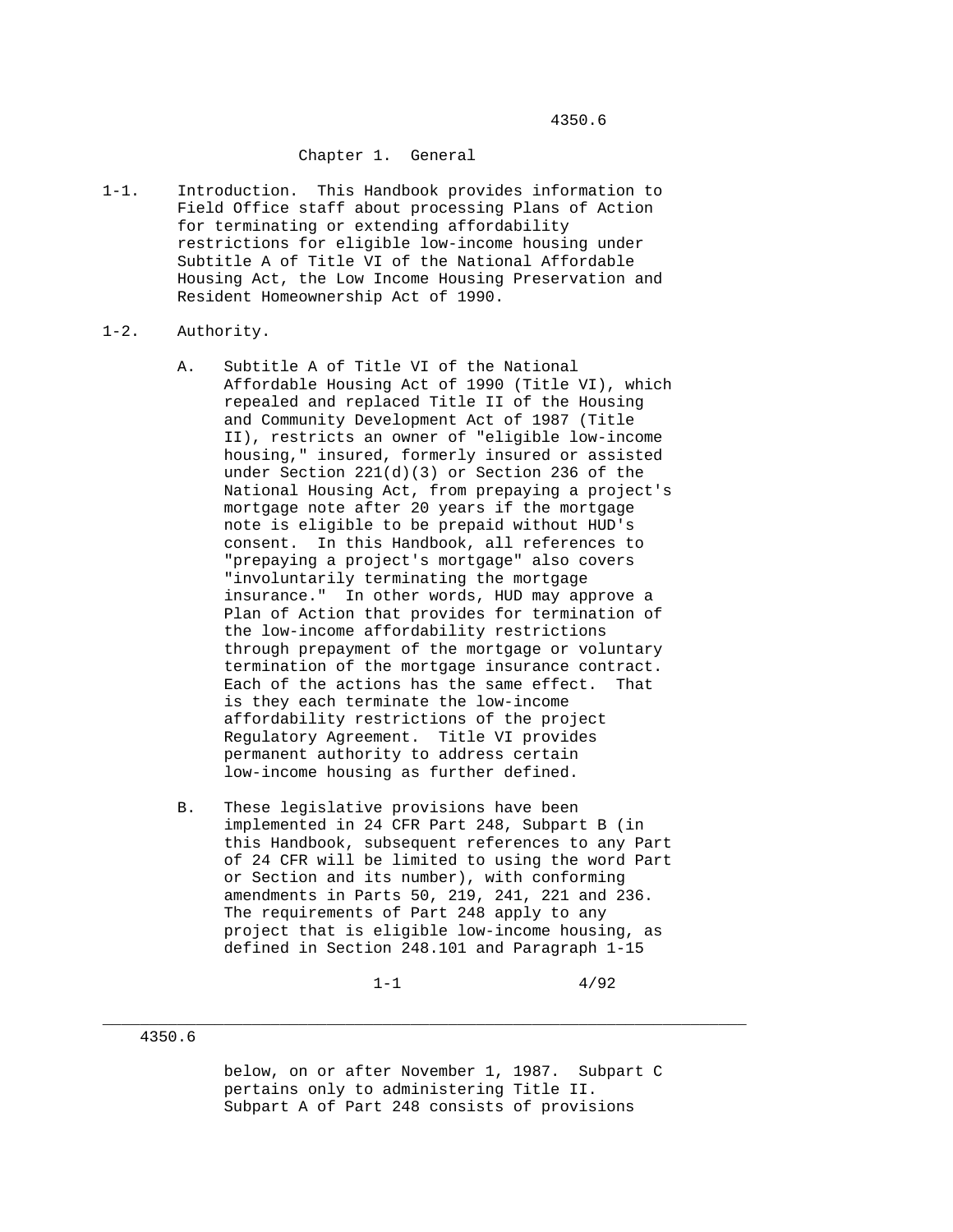which are applicable to both Subpart B and Subpart C. While Subparts A and B of Part 248 are covered by this Handbook, Subpart C is covered in Notice H91-29. Instructions for implementing Subpart D will be published later. An Interim Rule, for effect amending Part 248 in order to implement Title VI, was published in the Federal Register on April 8, 1992.

- C. Section 602(b) of the National Affordable Housing Act amends Section 250(b) and (c) of the National Housing Act so that a mortgagee may foreclose a mortgage on any eligible low-income housing project, only if the mortgagee also agrees to convey the title to the project to HUD.
- D. Section 602(b) applies regardless of whether the mortgage or applicable regulations permit prepayment without HUD's consent.
- 1-3. Purpose. The purpose of this Handbook is to provide comprehensive guidance to HUD Field Offices regarding requests to prepay mortgages or extend affordability on eligible low-income housing. This Handbook:
	- A. Covers all aspects of receiving, processing, evaluating, and approving Notices of Intent and Plans of Action;
	- B. Establishes the procedure for requesting appraisals of eligible low-income housing for which the owner has submitted a Notice of Intent to transfer the project or to extend its low-income affordability restrictions;
	- C. Provides standards for evaluating Plans of Action to terminate or extend the current affordability restrictions;
	- D. Provides standards for organizing a Resident Council for the purpose of developing a Resident Homeownership Program; and

\_\_\_\_\_\_\_\_\_\_\_\_\_\_\_\_\_\_\_\_\_\_\_\_\_\_\_\_\_\_\_\_\_\_\_\_\_\_\_\_\_\_\_\_\_\_\_\_\_\_\_\_\_\_\_\_\_\_\_\_\_\_\_\_\_\_\_\_\_

 $4/92$  1-2

- E. Provides an application and approval procedure for a State Agency to be delegated some or all responsibility for receiving Notices of Intent and processing Plans of Action.
- 1-4. Revisions to Section 250(b) and (c) of the National Housing Act were implemented by Mortgagee letter 91-25 in Appendix 1-2.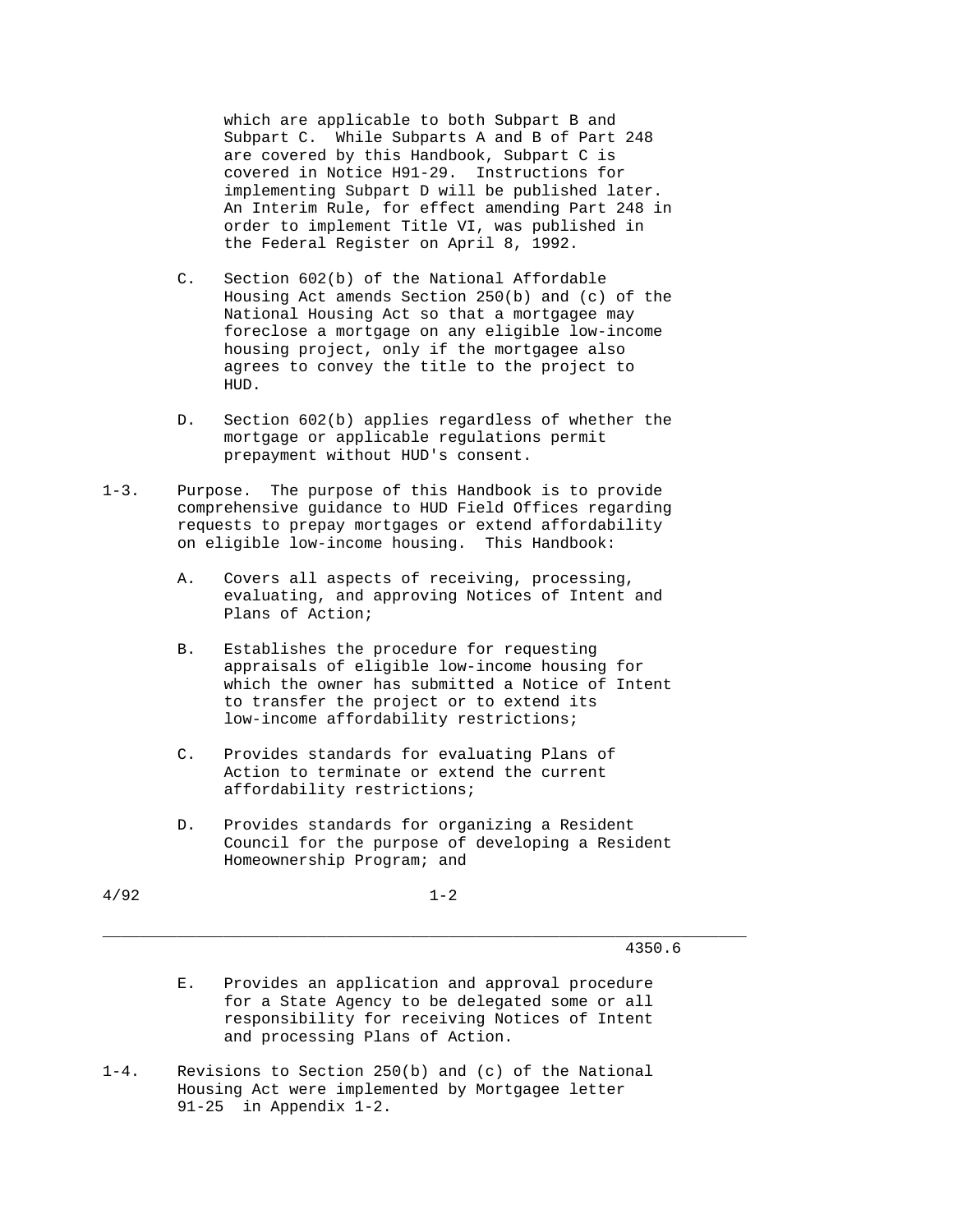1-5. This Handbook covers all Plans of Action (POAs) filed under Title VI. Since the new law (Title VI), under certain circumstances, maintains the provisions of the old law (Title II), old law provisions will be referred to as Title II and new law provisions will be referred to as Title VI.

## 1-6. Exceptions.

- A. The requirements of Title VI will not apply to a project that has received approval of a Homeownership Plan under the HOPE Program. Projects receiving an implementation grant under the HOPE Program are not eligible for assistance under Title VI.
- B. This Handbook does not govern the prepayment of Section 202 mortgages.
- 1-7. Objectives. HUD will approve POAs submitted by owners of eligible low-income housing when the plans meet the statutory and regulatory criteria for approval. Owners whose contractual right to mortgage prepayment has been limited by Title VI are entitled to prompt, efficient processing by the Department. It is HUD's objective to make decisions without delay and in conformance with statutory and regulatory timeframes.
- 1-8. Preemption of State and Local Laws. Title VI provides that a fair Federal preservation policy must apply uniformly to all affected properties regardless of location. For that reason, pursuant to Section 232 of Title VI, HUD may preempt State and local laws that target only prepayment projects for special treatment. Any questions about preemption of State and local laws should be referred the the Field Office Chief Counsel.

 $1-3$  4/92

- 1-9. Delegated Responsibility to State Agencies.
	- A. In General, HUD may delegate some or all responsibility for implementing Plans of Action (POAs) to a State Housing Agency if such agency submits a State Preservation Plan acceptable to the Department. State agencies may redelegate such authority to local housing authorities at their discretion. In those cases where such redelegation takes place, the local housing authority must meet the requirements of Paragraph B below. Headquarters staff must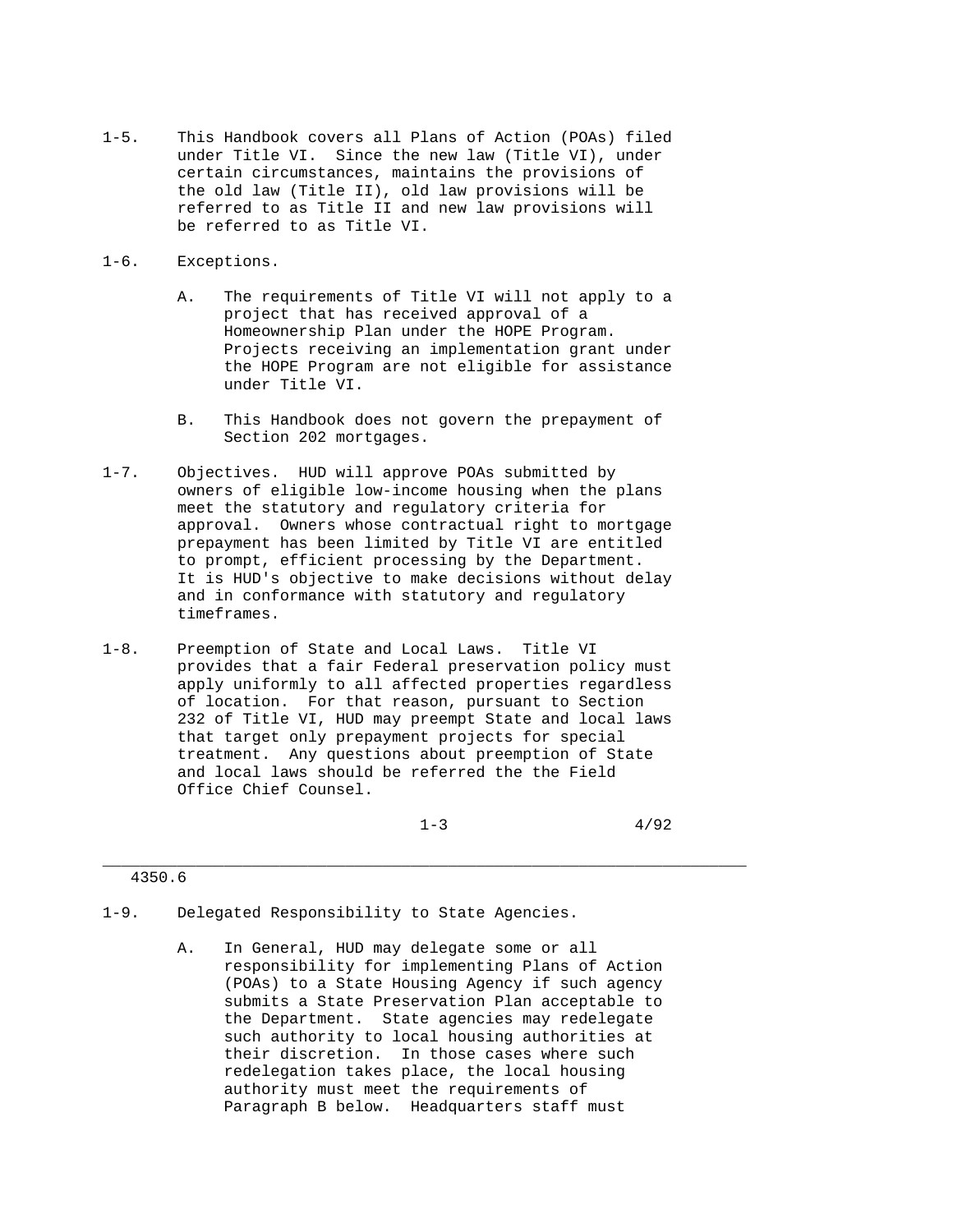review, evaluate and approve a State's Preservation Plan in accordance with the criteria set forth below.

- B. Implementation. In order to implement a State Preservation Plan, the State agency must submit the following information to the Director of the Office of Multifamily Housing Preservation and Property Disposition in Headquarters:
	- 1. An inventory of low-income housing within the State that is, or will be, eligible low-income housing under Title VI within five years. The inventory must include:
		- a. A brief description of the Federal or State housing program under which the project was built;
		- b. Project name, location, owner and mortgage amount;
		- c. Number of units by income category;
		- d. Type of rent subsidy in effect; and
		- e. The date the project becomes eligible for prepayment.
	- 2. A description of the agency's experience in the area of multifamily financing and restructuring which includes:
		- a. A narrative describing the types of housing produced or rehabilitated;

\_\_\_\_\_\_\_\_\_\_\_\_\_\_\_\_\_\_\_\_\_\_\_\_\_\_\_\_\_\_\_\_\_\_\_\_\_\_\_\_\_\_\_\_\_\_\_\_\_\_\_\_\_\_\_\_\_\_\_\_\_\_\_\_\_\_\_\_\_

- b. The number of units of new or rehabilitated property currently in the inventory; and
- c. The types and amounts of multifamily financing undertaken (i.e., tax exempt bonds, State programs, Federal programs, and conventional financing).
- 3. Descriptions of the means available to process Plans of Action including:
- a. A description of administrative resources that will enable the agency to: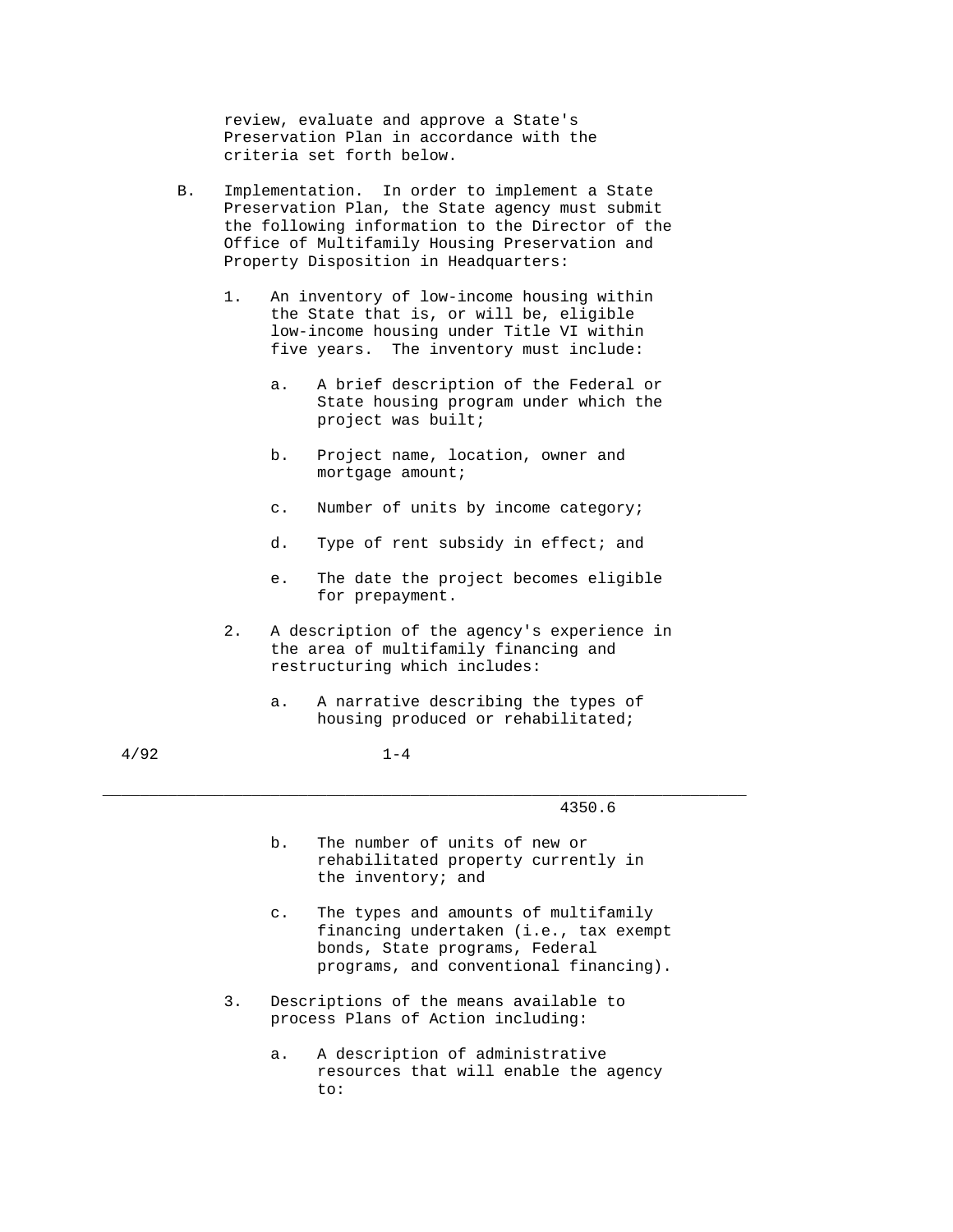- i. Review appraisals;
- ii. Assist priority purchasers;
- iii. Process POA's with incentives; and the contract of the contract of the contract of the contract of the contract of the contract of the contract of the contract of the contract of the contract of the contract of the contract of the contract of the contra
	- iv. Conduct monitoring duties in connection with approved POA's.
	- b. A description of the staffing available to process the State's Plans of Action including, as an attachment:
		- i. Resumes of key staff persons who will be directly involved in this activity;
		- ii. Job descriptions and salary rates per job category for the staff that will be involved with this activity; and
		- iii. An organization chart indicating lines of responsibility.
- c. A description of the administrative resources that the agency will commit to the monitoring of approved Plans of Action in accordance with this Title VI.
- $1-5$   $4/92$

# 4350.6

 4. An independent analysis of the performance of the multifamily housing financed or otherwise monitored by the agency. Loan Management staff review of this data may include but not be limited to:

- a. Reviewing the State agency's data against Standard and Poor's (S&Ps) "top tiered" bond rating certification as a measure to satisfy the independent analysis requirement.
- b. Using the annual independent audit of the State Housing Finance Authority's operations and an annual or other periodic review conducted by HUD to satisfy this independent analysis requirement.
- C. Implementation Agreements. The Department may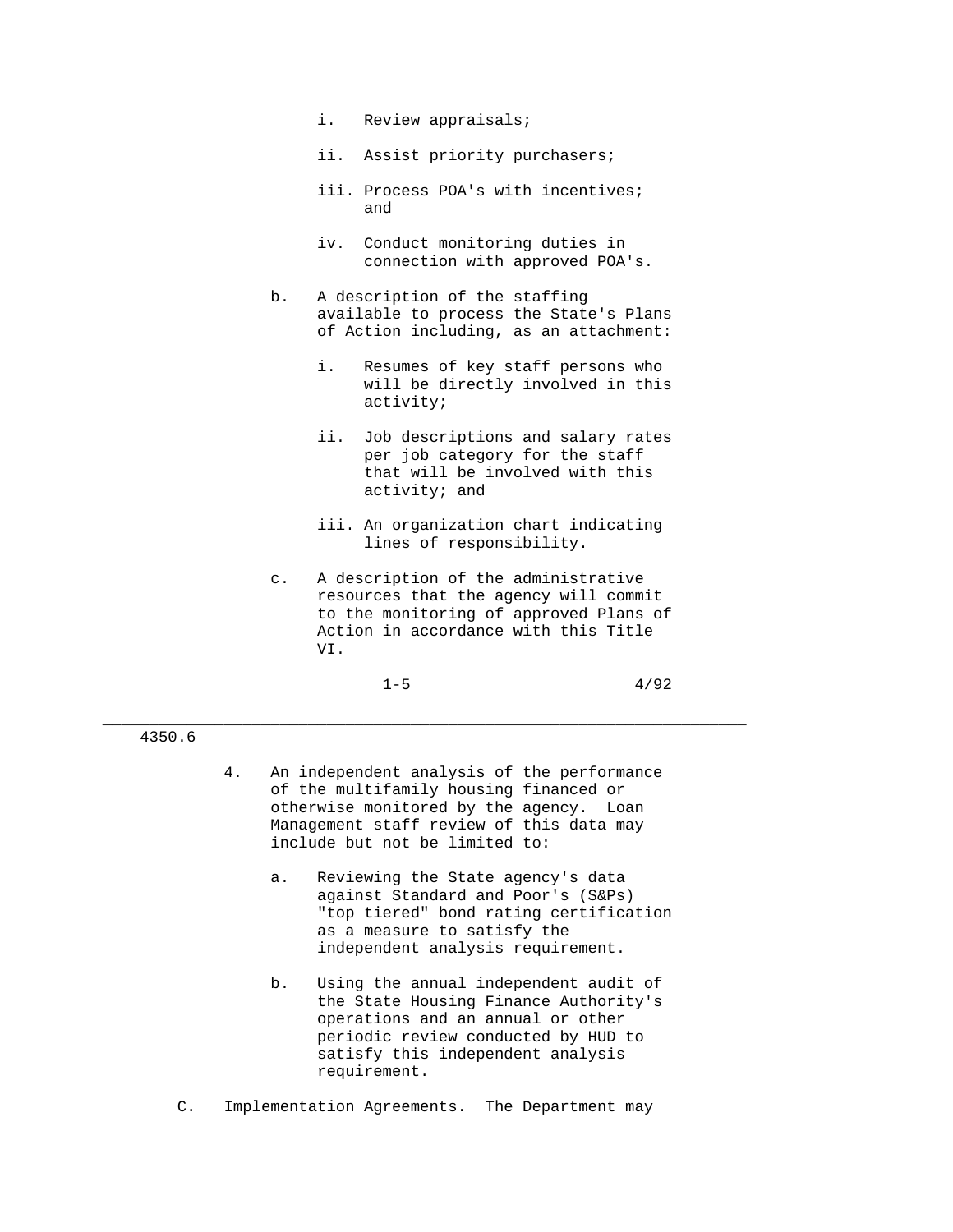enter into any agreements necessary to implement and approve a State Preservation Plan.

- D. Certifications Required:
	- 1. A certification by the public official responsible for submitting the comprehensive housing affordability strategy (CHAS) under Section 105 of the National Affordable Housing Act that the proposed activities are consistent with the approved housing strategy of the State within which the eligible low-income housing is located; and
	- 2. Such other certifications or information that the Department determines to be necessary to implement an approved State Preservation Plan.
- E. Fees. Any State agencies participating in HUD's affordable housing program may not charge any fee for accepting Notices of Intent, processing Plans of Action or performing any other duties related to the approval of a Plan of Action. This prohibition does not preclude:

\_\_\_\_\_\_\_\_\_\_\_\_\_\_\_\_\_\_\_\_\_\_\_\_\_\_\_\_\_\_\_\_\_\_\_\_\_\_\_\_\_\_\_\_\_\_\_\_\_\_\_\_\_\_\_\_\_\_\_\_\_\_\_\_\_\_\_\_\_

- 1. An owner from paying for its appraisal or share of a joint appraisal under Title VI; or
	- 2. A State agency from collecting fees normally associated with providing and processing loans insured under Part 241.
- 1-10. Consultation with Other Interested Parties.
	- A. The Chief, Loan Management Branch, will designate a person to serve as the liaison between HUD and States, local governments, and other interested parties to:
		- 1. Ensure that the Initial and Second Notices of Intent (NOIs) are sent to the Chief Executive Officer (CEO), or its designee, at the lowest level of government in a metropolitan area (eg., the CEO of the city rather than the county or State) and to the CEO, or its designee, at the highest level of government, which would be the State, in a non-metropolitan area.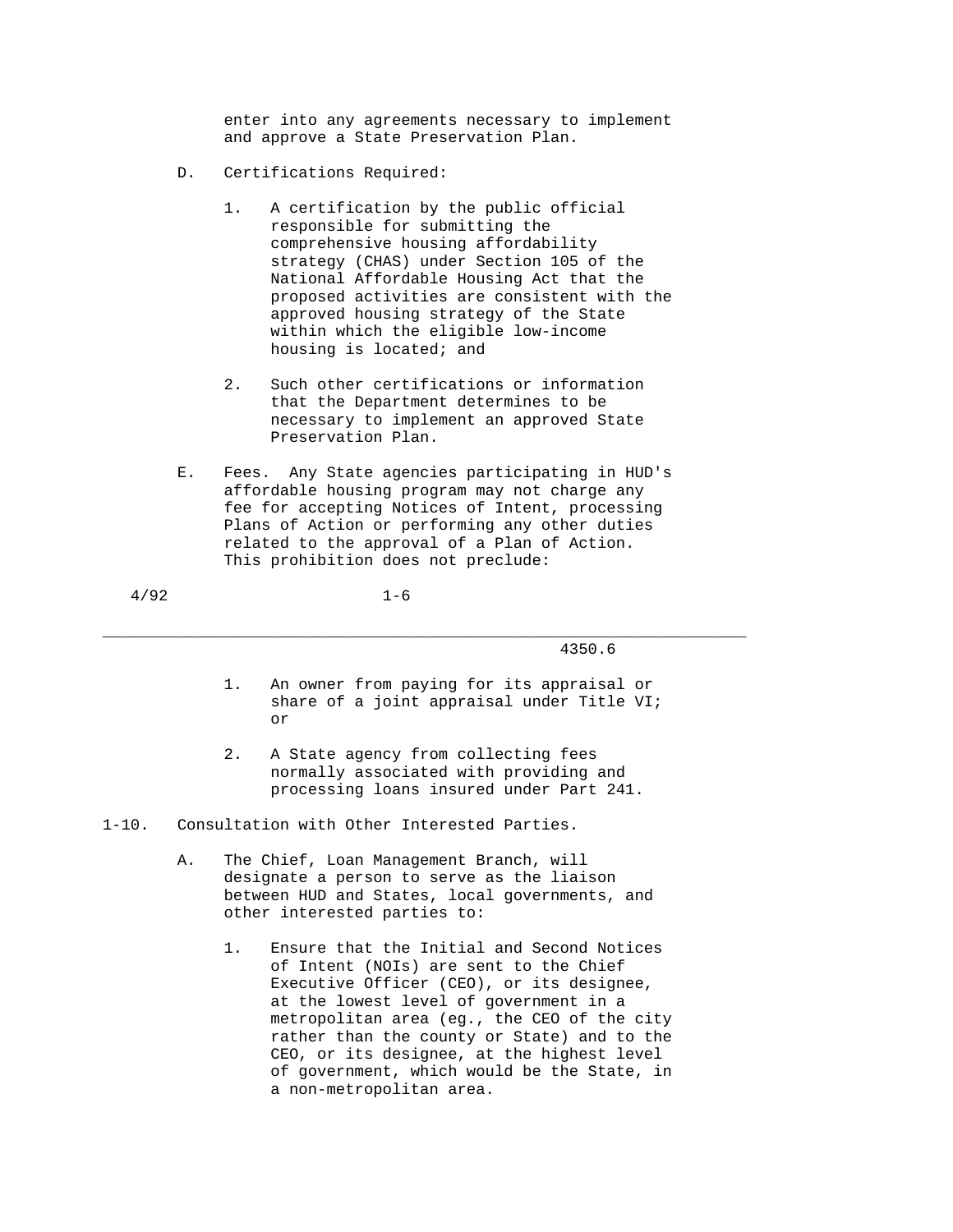- 2. Elicit feedback from State and local governments where projects are located to make sure that the owner has filed the Initial Notice of Intent and the Second Notice of Intent (where applicable) with them and that all Federal requirements have been met.
- 3. Gather information specified in Paragraph A.2. above and find out if the owner has provided other information, required by Title VI, to the appropriate State or local agencies, including appraisal information it received from HUD.
- 4. Develop a list which contains the name of the person, designated by the State or local CEO, to be responsible for implementing the low-income affordable housing program so that HUD:

\_\_\_\_\_\_\_\_\_\_\_\_\_\_\_\_\_\_\_\_\_\_\_\_\_\_\_\_\_\_\_\_\_\_\_\_\_\_\_\_\_\_\_\_\_\_\_\_\_\_\_\_\_\_\_\_\_\_\_\_\_\_\_\_\_\_\_\_\_

- a. Can submit the POA to the appropriate State or local agency to which the owner was not required to send a copy;
- b. Can ensure that the statutory purpose of Title VI is carried out;
- c. Can ensure that the POA reaches the person at the agency closest to the task of reviewing and approving the POA so that it will receive the most expeditious review possible.
- B. The Affordable Housing Branch in Headquarters will undertake outreach efforts with National State organizations such as the Council of State and County Agencies (COSCA) and the National Council of State Housing Agencies (NCSHA) to obtain information that will aid in HUD's goal to preserve affordable housing stock. Headquarters staff will compile the information gathered and provide it to Loan Management staff as needed.
- C. Loan Management staff must confer with any appropriate State or local government agency to confirm any State or local assistance that is available to help low-income families preserve and retain their residences as affordable housing. The Loan Management Branch must also consider such views when making determinations

 $1-7$  4/92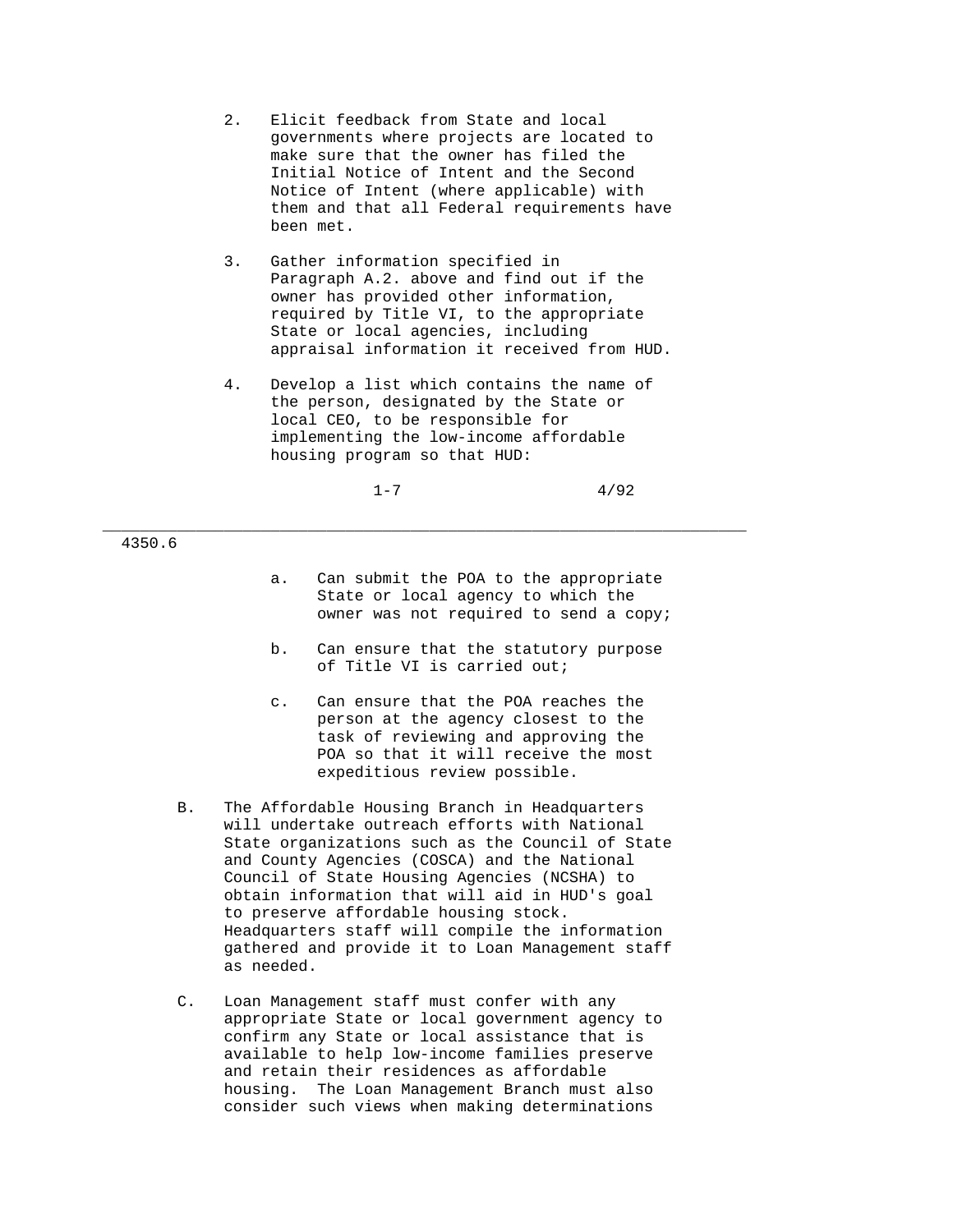about Plans of Action or a Resident Homeownership Plan of Action.

 D. The Department must confer with appropriate interested parties (e.g., community groups, nonprofit organizations, tenant groups) that it believes could assist in the development of a Plan of Action that best achieves the purpose of preserving and maintaining, to the maximum extent possible, housing that is affordable to low-income families or persons; minimizes the involuntary displacement of tenants currently residing in low-income housing; or facilitates the sale of housing to residents under a Homeownership Program.

\_\_\_\_\_\_\_\_\_\_\_\_\_\_\_\_\_\_\_\_\_\_\_\_\_\_\_\_\_\_\_\_\_\_\_\_\_\_\_\_\_\_\_\_\_\_\_\_\_\_\_\_\_\_\_\_\_\_\_\_\_\_\_\_\_\_\_\_\_

 $4/92$  1-8

- 1-11. Maintenance of Tenant Income Profiles. Loan Management staff should warn owners of projects that may become eligible to prepay that they must maintain an income profile of tenants as of January 1, 1987. HUD is authorized to approve POAs extending affordability restrictions only if the project maintains the same proportions of very low-, low- and moderate-income families or persons as resided in the project as of January 1, 1987, or as of the date of the POA approval, whichever date results in the highest proportion of very low-income families. If the tenant profile for January 1, 1987 is no longer available, the owner will be able to certify to this effect and will have to submit the earliest available profile of January 1, 1988, or January 1, 1989.
- 1-12. Waivers. Upon making a determination and finding a good cause, the Commissioner may waive any provision of this Handbook or regulations, subject to statutory limitations. Each waiver request must be in writing and must be supported by documentation of the facts and reasons that form the basis for the waiver.
- 1-13. Maintain a Log. The Multifamily Housing Preservation staff in Headquarters will develop a log (automated and manual) which Loan Management staff may use to record the receipt of an Initial Notice of Intent (NOI). Information on the log will include, but will not be limited to, the date of receipt of the Initial NOI, the project name and number, the type of action the owner intends to take (i.e., terminate, extend or transfer) and POA approval date. The log format will allow recordation of data in a sequential, on-going manner and will complement the Plan of Action tracking system now under development in Headquarters. Loan Management staff should also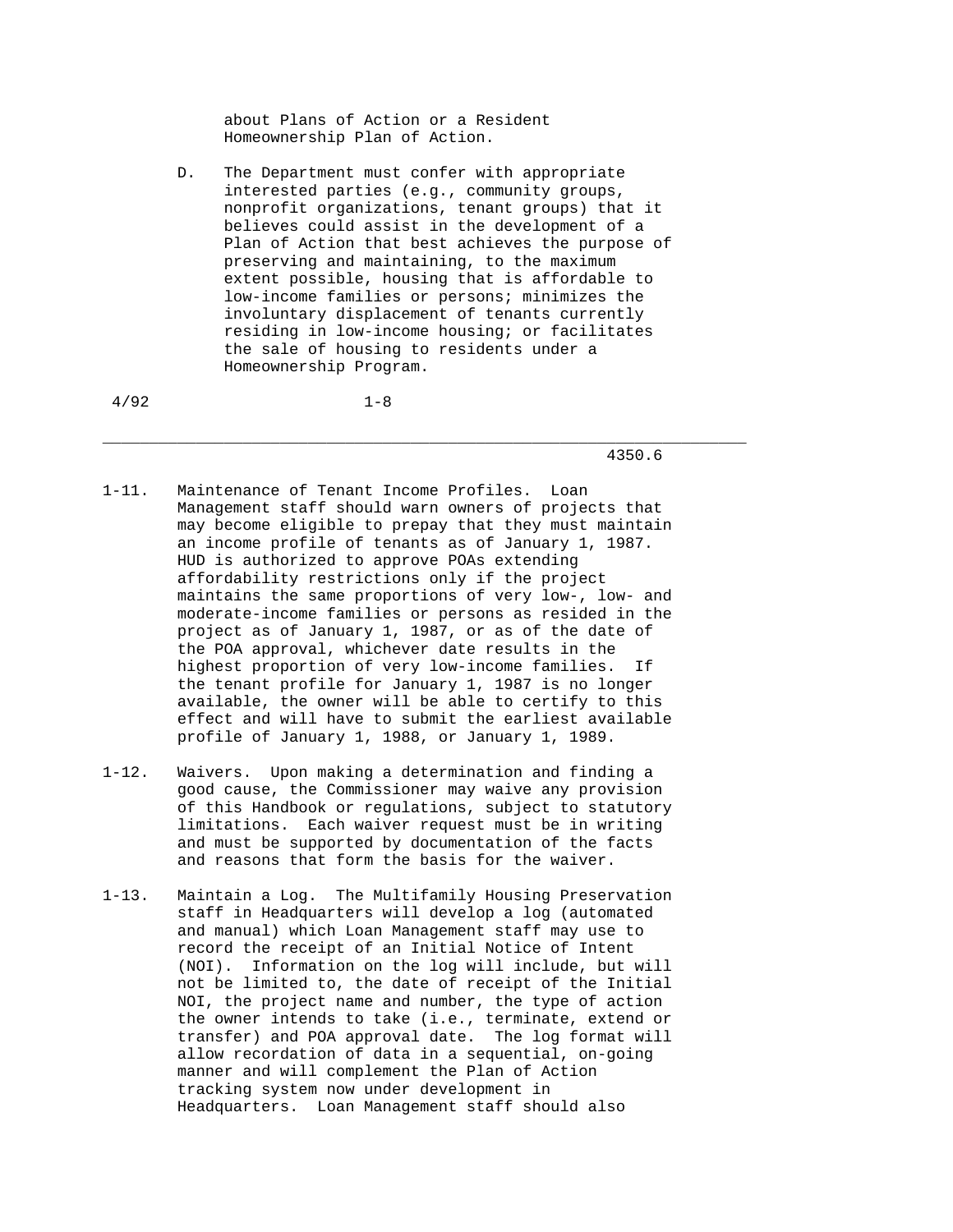enter information on the log, as specified in this Handbook, whenever the word LOG appears.

- 1-14. Timelines. Appendix 1-1A, 1-1B and 1-1C are timelines that contain the clock Loan Management staff must adhere to when processing NOIs and Plans of Actions.
- 1-15. Definitions.

4350.6

 Acquisition Loan. A loan or advance of credit made to a qualified purchaser of eligible low-income housing and insured by the Department under Section 241(f) of the National Housing Act for which regulations are promulgated under 24 CFR Part 241, Subpart E.

\_\_\_\_\_\_\_\_\_\_\_\_\_\_\_\_\_\_\_\_\_\_\_\_\_\_\_\_\_\_\_\_\_\_\_\_\_\_\_\_\_\_\_\_\_\_\_\_\_\_\_\_\_\_\_\_\_\_\_\_\_\_\_\_\_\_\_\_\_

 Adjusted Income. Annual income, as specified in Section 813.106, less allowances specified in the definition of "Adjusted Income" in Section 813.102.

> Aggregate Preservation Rent. The extension preservation rent or transfer preservation rent, as defined under this Paragraph for the project.

 Annual Authorized Return. The total amount an owner of an eligible low-income housing project may receive in distributions from the project each year, calculated as a percentage (i.e., 8%) of the project's extension preservation equity. This amount may be taken as distribution and/or be used to pay debt service for the equity take-out portion of any loan approved under the Plan of Action.

 Basic Rents. The HUD-approved monthly rent for a unit in a Section 236 project determined on the basis of operating the project with payments of principal and interest at the rate of one percent per annum in accordance with Section 236.2.

 Bona Fide Offer. A certain and unambiguous offer to purchase an eligible low-income housing project pursuant to Subpart B of Part 248 made in good faith by a qualified purchaser with the intent that such offer result in the execution of an enforceable, valid and binding contract.

 Capital Improvement Loan. A direct loan to the owner or purchaser originated by the Department under Part 219.

Community-Based Nonprofit Organization (CBO). A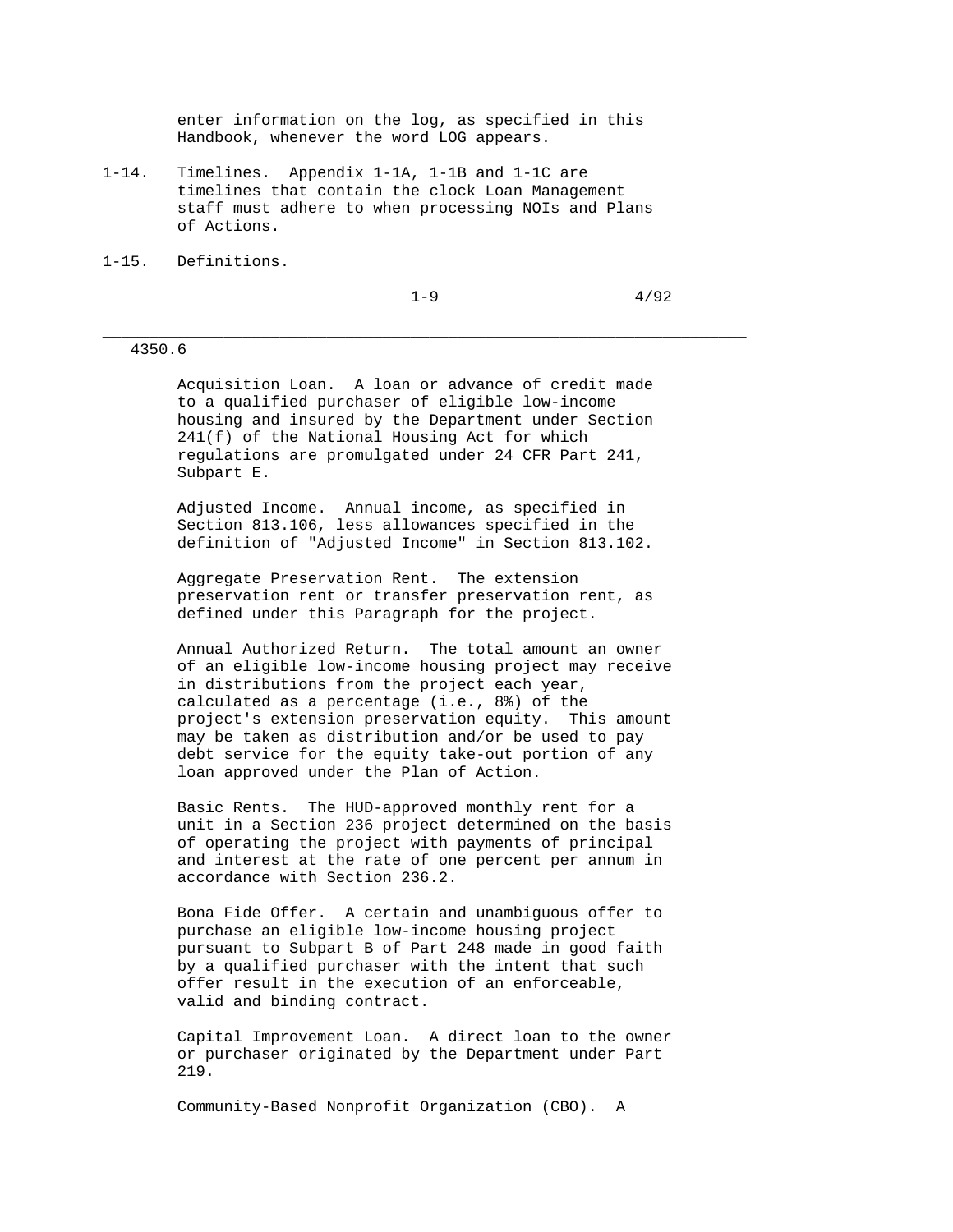private nonprofit organization that:

A. Is organized under State or local laws;

# 4/92 1-10

| 4350.6<br>__ |
|--------------|
|              |

 B. Has no part of its net earnings inuring to the benefit of any member, founder, contributor, or individual;

- C. Is neither controlled by, nor under the direction of, individuals or entities seeking to derive profit or gain from the organization;
- D. Has applied for, or has a tax exemption ruling from the Internal Revenue Service under Section 501(c) of the Internal Revenue Code of 1986;
- E. Does not include a public body (including the participating jurisdiction) or an instrumentality of a public body. An organization that is State or locally chartered may qualify as a CBO. However, the State or local government may not have the right to appoint more than one-third of the membership of the organization's governing body and no more than one-third of the board members can be public officials;
- F. Has standards of financial accountability that conform to Attachment F of OMB Circular No. A-110 (Rev.) "Standards for Financial Management Systems";
- G. Has among its purposes the provision of decent housing that is affordable to low-income and moderate-income persons, as evidenced in its charter, articles of incorporation, resolutions or by-laws;
- H. Maintains accountability to low-income community residents by:
	- 1. Maintaining at least one-third of its governing board's membership for low-income neighborhood residents, other low-income community residents, or elected representatives of low-income neighborhood organizations.
		- a. For urban areas, "community" may be a neighborhood or neighborhoods, city, county, or metropolitan area;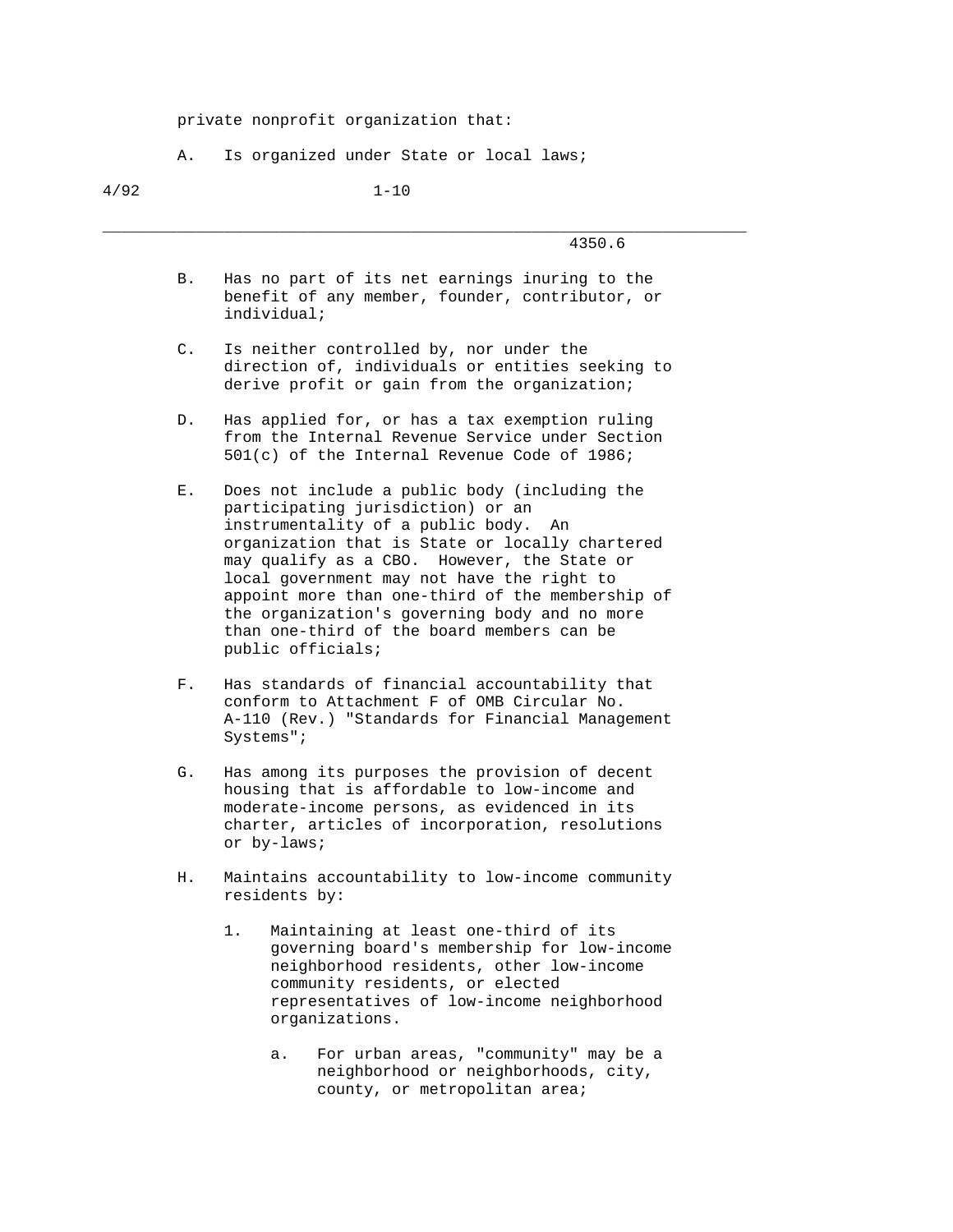\_\_\_\_\_\_\_\_\_\_\_\_\_\_\_\_\_\_\_\_\_\_\_\_\_\_\_\_\_\_\_\_\_\_\_\_\_\_\_\_\_\_\_\_\_\_\_\_\_\_\_\_\_\_\_\_\_\_\_\_\_\_\_\_\_\_\_\_\_ 4350.6

- b. For rural areas, "community" may be neighborhood or neighborhoods, town, village, county, or multi-county area (but not the entire State), provided the governing board contains low-income residents from each county of the multi-county area; and
- 2. Providing a formal process for low-income, program beneficiaries to advise the organization on its decisions regarding the acquisition, rehabilitation and management of affordable housing.

 Debt Service Coverage. An amount reserved to make loan payments in the event of unanticipated project expenses. For purposes of determining preservation rents, debt service coverage (DSC) will be the amount needed to bring debt service (DS) to 90 percent of the total debt service and the amount reserved, i.e., debt service coverage is set to the amount such that:

| Example: $DS = .90(DS+DSC)$ |
|-----------------------------|
| $DSC = 1/9 DS$              |
| $DSC = .111 DS$             |

 Default. For purposes of determining eligibility for filing a Notice of Intent, default is the failure of the owner to make any payment due under the mortgage (including the full amount of the debt if the mortgagee has accelerated the debt on the basis of a non-monetary default) within 30 days after such payment becomes due.

 Eligible Low-Income Housing. Any project that is not subject to a use restriction, imposed by the Department, which restricts it to low and moderate income use for a period at least equal to the remaining term of the mortgage, and;

- A. That is financed by a loan or mortgage:
	- 1. Insured or held by the Secretary under Section 221(d)(3) of the National Housing Act and assisted under Part 215 or project-based assistance provided under Sections 880, 881 or 886;

\_\_\_\_\_\_\_\_\_\_\_\_\_\_\_\_\_\_\_\_\_\_\_\_\_\_\_\_\_\_\_\_\_\_\_\_\_\_\_\_\_\_\_\_\_\_\_\_\_\_\_\_\_\_\_\_\_\_\_\_\_\_\_\_\_\_\_\_\_

4/92 1-12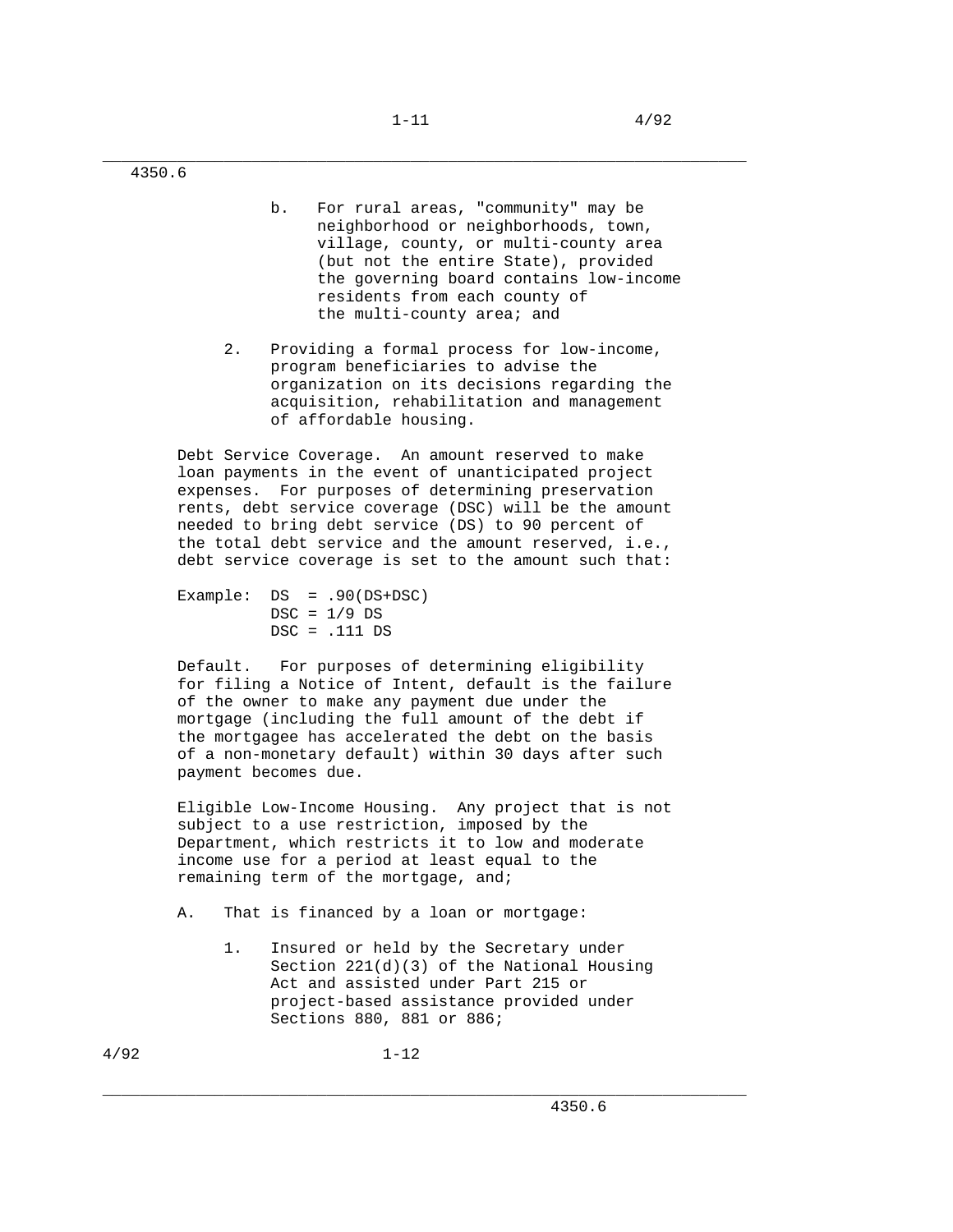- 2. Insured or held by the Secretary under Section 221 of the National Housing Act and bearing a below market interest rate as provided under Section 221.518(b);
- 3. Insured, assisted, or held by the Department or a State or State agency under Section 236 of the National Housing Act; or
- 4. A purchase money mortgage held by the Department for a project which, immediately prior to HUD's acquisition, would have been classified under Paragraph A.1., 2., or 3. of this definition; and
- B. That, under regulation or contract in effect before February 5, 1988, is or will within 24 months become eligible for prepayment without prior approval of the Department.

 Equity Loan. A loan or advance of credit to the owner of eligible low-income housing and insured by the Department under Section 241(f) of the National Housing Act, for which regulations are promulgated under 24 CFR Part 241, Subpart E.

 Extension Preservation Equity. The extension preservation equity of a project is:

- A. The extension preservation value of the project determined under Section 248.111; less
- B. The outstanding balance of any debt secured by the property.

 Extension Preservation Rent. The extension preservation rent is the gross potential income for the project that would be required to support:

- A. The annual authorized return;
- B. Debt service on any rehabilitation loan for the project;
- C. Debt service on the federally-assisted mortgage for the project;

\_\_\_\_\_\_\_\_\_\_\_\_\_\_\_\_\_\_\_\_\_\_\_\_\_\_\_\_\_\_\_\_\_\_\_\_\_\_\_\_\_\_\_\_\_\_\_\_\_\_\_\_\_\_\_\_\_\_\_\_\_\_\_\_\_\_\_\_\_

 $1-13$   $4/92$ 

- D. Project operating expenses; and
- E. Adequate reserves.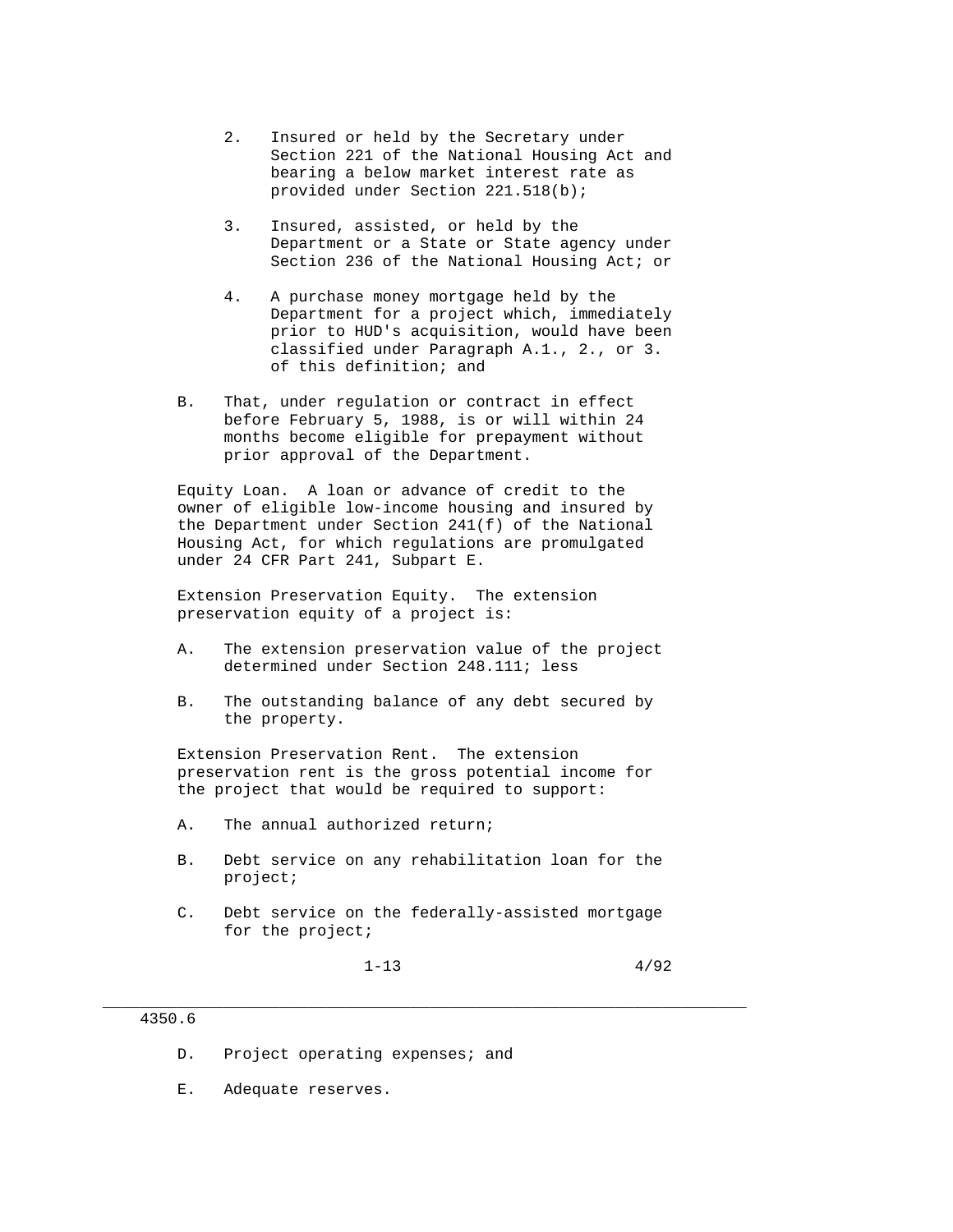Extension Preservation Value. The fair market value of the project based on the highest and best use of the project as multifamily market-rate rental housing.

 Fair Market Rent. The Section 8 existing fair market rent (FMR) in effect and as defined under Section 882.102. Section 8 FMRs are applicable to the jurisdiction in which the project is located and are adjusted, where appropriate, for projects in which tenants pay their own utilities. However, no utility adjustments will be made to the fair market rent for purposes of determining the Federal Cost Limit.

 Federal Cost Limit. The greater of 120 percent of the Section 8 existing fair market rent for the market area in which the project is located or 120 percent of the prevailing rents in the relevant local market area in which the project is located.

 Federally-Assisted Mortgage. Any mortgage, as defined in this Paragraph, any insured operating loss loan secured by the project and any loan insured by the Department under Part 241.

 Floor Rents. Floor rents are those rents paid by moderate income tenants in the case of a reduction in income. The floor rents protect owners from large or sudden decreases in rental income.

 Good Cause. With respect to displacement, the temporary or permanent uninhabitability of the project justifying relocation of all or some of the project's tenants (except where such uninhabitability is caused by the actions or inactions of the owner), or actions of the tenant that, under the terms of the tenant's lease and applicable regulations, constitute a basis for eviction.

 HOME Investment Trust Fund. A public fund established in the general local or State government in which a project is located pursuant to Title II of the National Affordable Housing Act.

4/92 1-14

\_\_\_\_\_\_\_\_\_\_\_\_\_\_\_\_\_\_\_\_\_\_\_\_\_\_\_\_\_\_\_\_\_\_\_\_\_\_\_\_\_\_\_\_\_\_\_\_\_\_\_\_\_\_\_\_\_\_\_\_\_\_\_\_\_\_\_\_\_

4350.6

 Homeownership Program. A program developed by a Resident Council for the sale of an eligible low-income housing project to the tenants in accordance with the standards in Section 248.173 or 248.175 and Chapter 9 of this Handbook.

 Initial Notice of Intent. An owner's notification to the Department of its intention to terminate the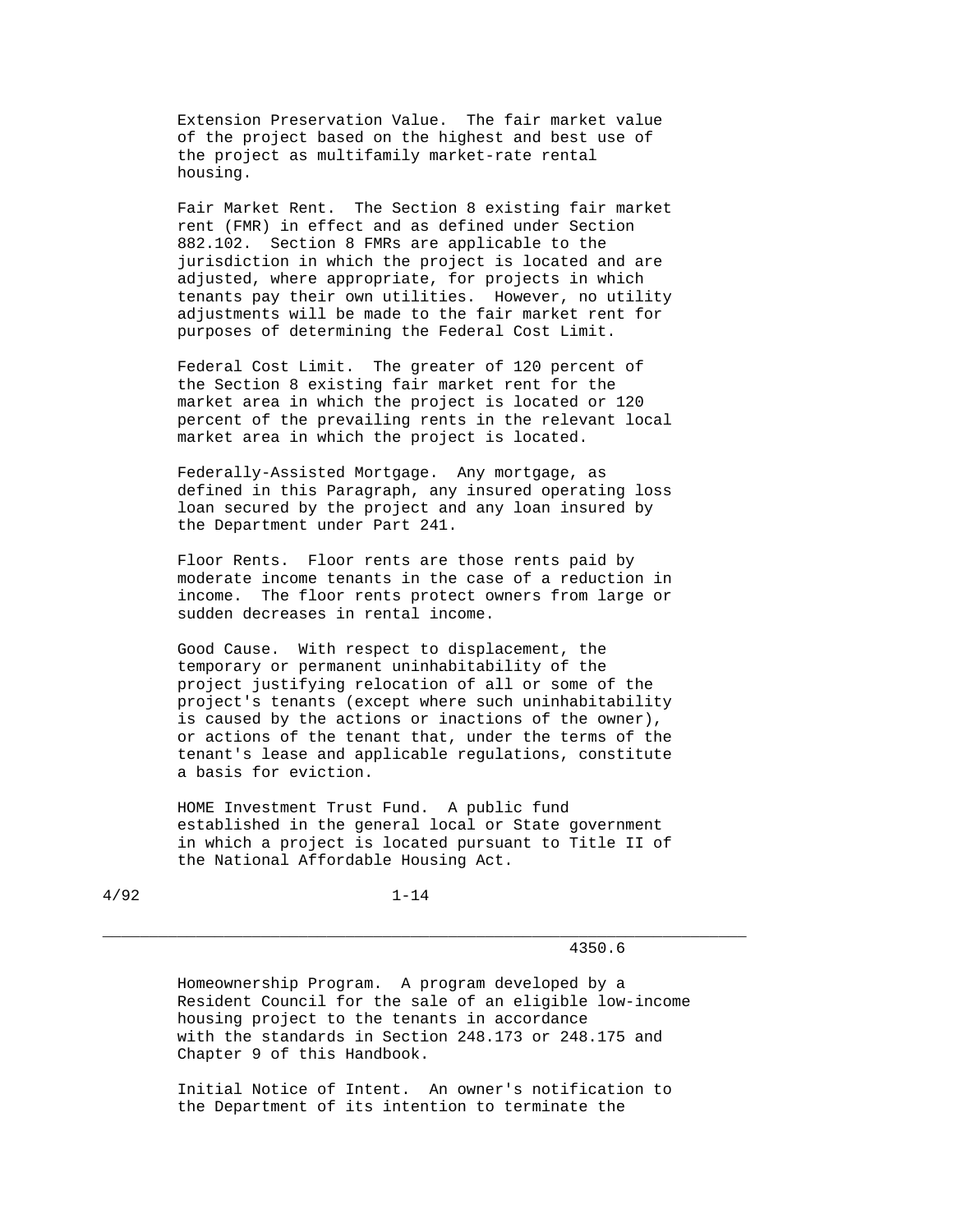low-income affordability restrictions on the project through prepayment of the mortgage or voluntary termination of the insurance contract, to extend the low-income affordability restrictions on the project, or to transfer the project to a qualified purchaser.

 Interest Reduction Payments. Payments made by the Department pursuant to a contract to reduce the interest costs on a mortgage insured under Section 236 of the National Housing Act.

 Limited Equity Cooperative. A cooperative housing corporation in which the income eligibility of purchasers or appreciation upon resale of membership shares, or both, are restricted in order to maintain the project as available to and affordable by low and moderate income families and persons.

 Low-income Affordability Restrictions. Limits imposed by regulation or regulatory agreement on tenant rents, rent contributions, or income eligibility with respect to eligible low-income housing.

 Low-income Families. Families or persons whose incomes do not exceed the levels established for low-income families under Part 813.

 Low Vacancy Area. A local market area in which the current supply of decent, safe and sanitary, vacant, available rental units, as a proportion of the total overall rental inventory in the area is not sufficient to allow for normal growth and mobility. This determination takes into account the need for vacancies resulting from turnover and the need to meet growth in renter households. The determination of a low vacancy area will be made by the Department, using the most recent available data for the market area on the rental inventory, renter households,

 $1-15$   $4/92$ 

#### 4350.6

 rental vacancy rates and other factors as appropriate.

 Mandatory Sale. When an owner submits a Second Notice of Intent to prepay the mortgage note and terminate the affordability restrictions because the transfer preservation rent exceeds the Federal Cost Limit, the owner must offer the project for sale and must accept any bona fide offer equal to the transfer preservation value and sell the project to the purchaser.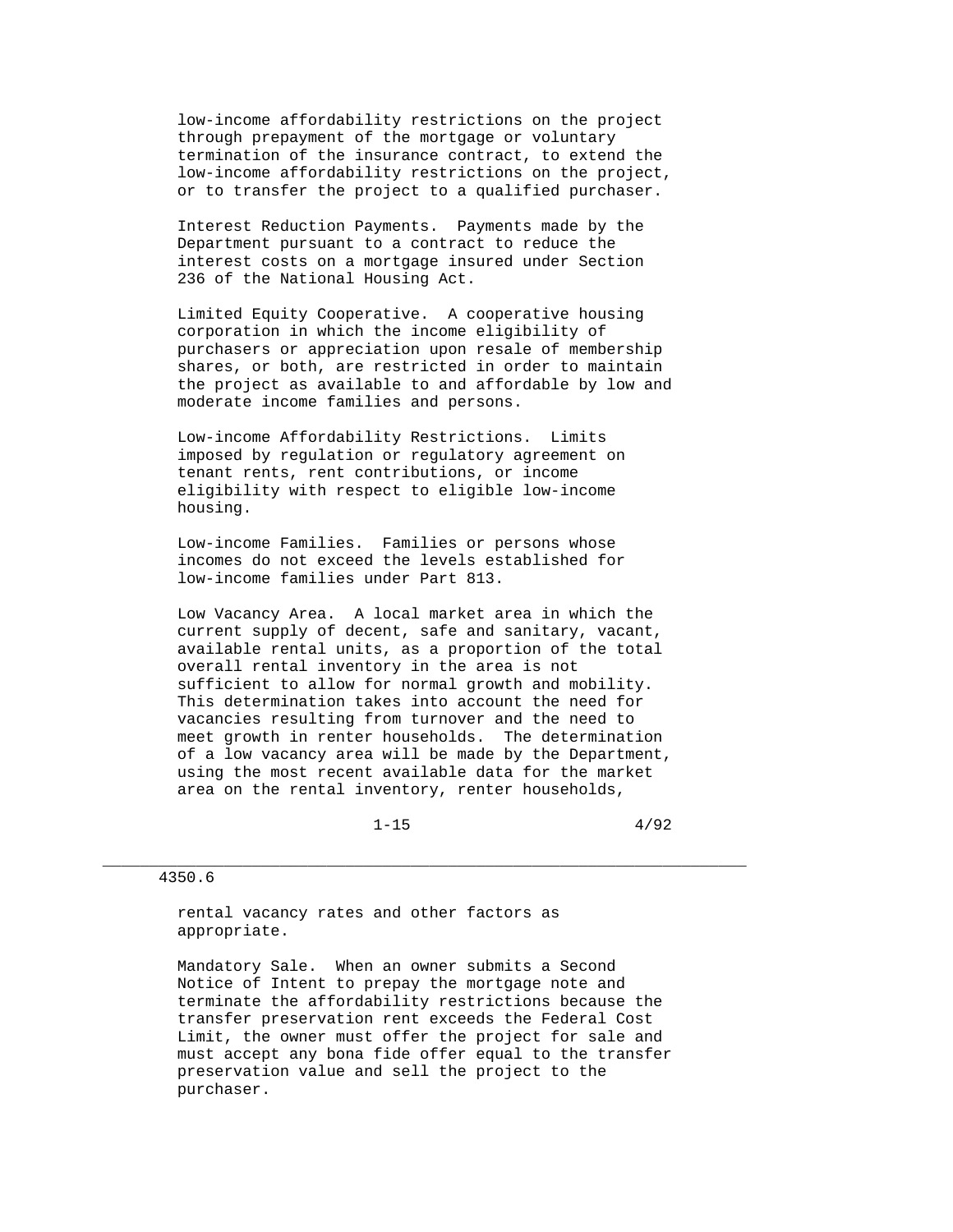Moderate Income Families. Families or persons whose incomes are between 80 and 95 percent of median area income, as determined by the Department, with adjustments for smaller and larger families.

 Mortgage. The mortgage, security deed or deed of trust insured or held by the Secretary or a State or State agency under Parts 221 or 236. Also, the purchase money mortgage taken back by the Secretary in connection with the sale of a HUD-owned project and held by the Department, where such mortgage, security deed, or deed of trust or purchase money mortgage is secured by eligible low-income housing.

 Nonprofit Organization Eligible to Purchase or Otherwise Participate. Any private, nonprofit organization or association that:

- A. Is incorporated under State or local law;
- B. Has no part of its net earnings inuring to the benefit of any member, founder, contributor, or individual;
- C. Complies with standards of financial accountability acceptable to the Department; and
- D. Has among its principal purposes, significant activities related to the provision of decent housing that is affordable to very low, low, and moderate income families.

 Notice of Intent. Initial Notice of Intent or Second Notice of Intent as defined in this Paragraph.

4/92 1-16

\_\_\_\_\_\_\_\_\_\_\_\_\_\_\_\_\_\_\_\_\_\_\_\_\_\_\_\_\_\_\_\_\_\_\_\_\_\_\_\_\_\_\_\_\_\_\_\_\_\_\_\_\_\_\_\_\_\_\_\_\_\_\_\_\_\_\_\_\_

#### 4350.6

 Offering Price. The price that a purchaser offers a seller for the Project.

 Owner. The mortgagor or trustor under the mortgage secured by eligible low-income housing.

 Participating Jurisdiction. For purposes of the Resident Homeownership program established in, Section 248.173, any State or unit of general local government that has been designated eligible to maintain a HOME Investment Trust Fund in accordance with Section 216 of Title II of the National Affordable Housing Act.

 Personal Benefit Expenses (PBEs). HUD's or the contract administrator's estimate of the average monthly utility bills (except telephone) for an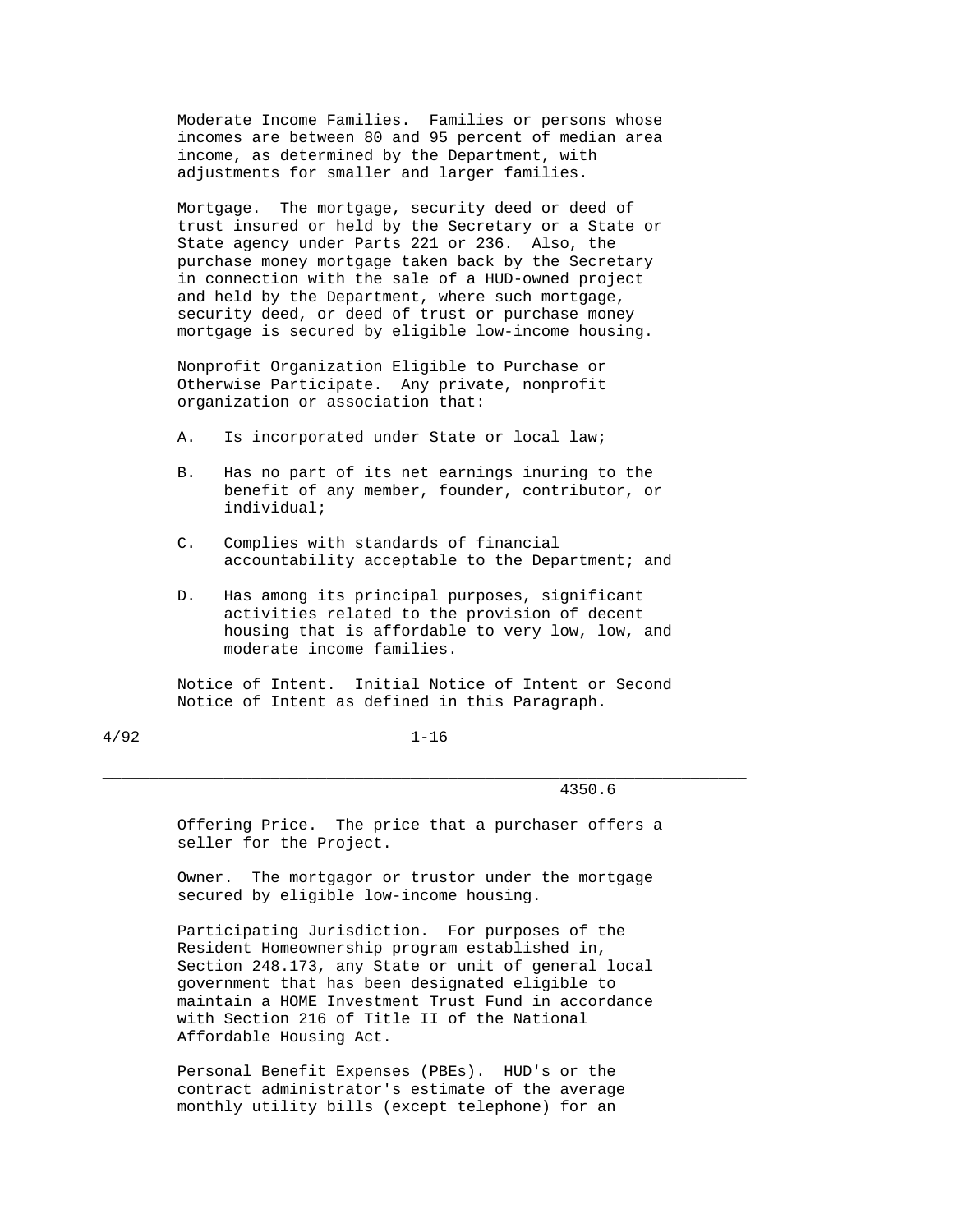energy-conscious household paid directly by the tenant.

 Plan of Action. A plan providing for the termination of the low-income affordability restrictions on the project through prepayment of the mortgage or voluntary termination of the insurance contract, for extension of the low-income affordability restrictions on the project, or for the transfer of the project to a qualified purchaser. A plan for a Homeownership Program constitutes a plan of action for a Resident Homeownership program.

 Prepayment. Prepayment in full of a mortgage, or a partial payment or series of partial prepayments that reduces the mortgage term by a least six months, except where the prepayment in full or partial prepayment results from the application of condemnation proceeds.

 Preservation Equity. The extension preservation equity or transfer preservation equity, as defined under this Paragraph.

 Preservation Value. The extension preservation value or transfer preservation value, as defined under this Paragraph.

 Prevailing Rents. Gross rents established for the relevant local market, as defined in this Paragraph,

 $1-17$   $4/92$ 

#### 4350.6

 and adjusted where appropriate, for projects in which tenants pay their own utilities. It is the gross rent a tenant is likely to pay for this particular housing at market rate rental conditions in this location.

\_\_\_\_\_\_\_\_\_\_\_\_\_\_\_\_\_\_\_\_\_\_\_\_\_\_\_\_\_\_\_\_\_\_\_\_\_\_\_\_\_\_\_\_\_\_\_\_\_\_\_\_\_\_\_\_\_\_\_\_\_\_\_\_\_\_\_\_\_

 Priority Purchaser. Any entity that is not a related party to the owner and that is either:

- A. A Resident Council organized to acquire the project in accordance with a Resident Homeownership program that meets the requirements of Section 248.173 or 248.175; or
- B. Any nonprofit organization or State or local agency that agrees to maintain low-income affordability restrictions for the remaining useful life of the project.

 NOTE: A nonprofit organization or State or local agency that is affiliated with a for-profit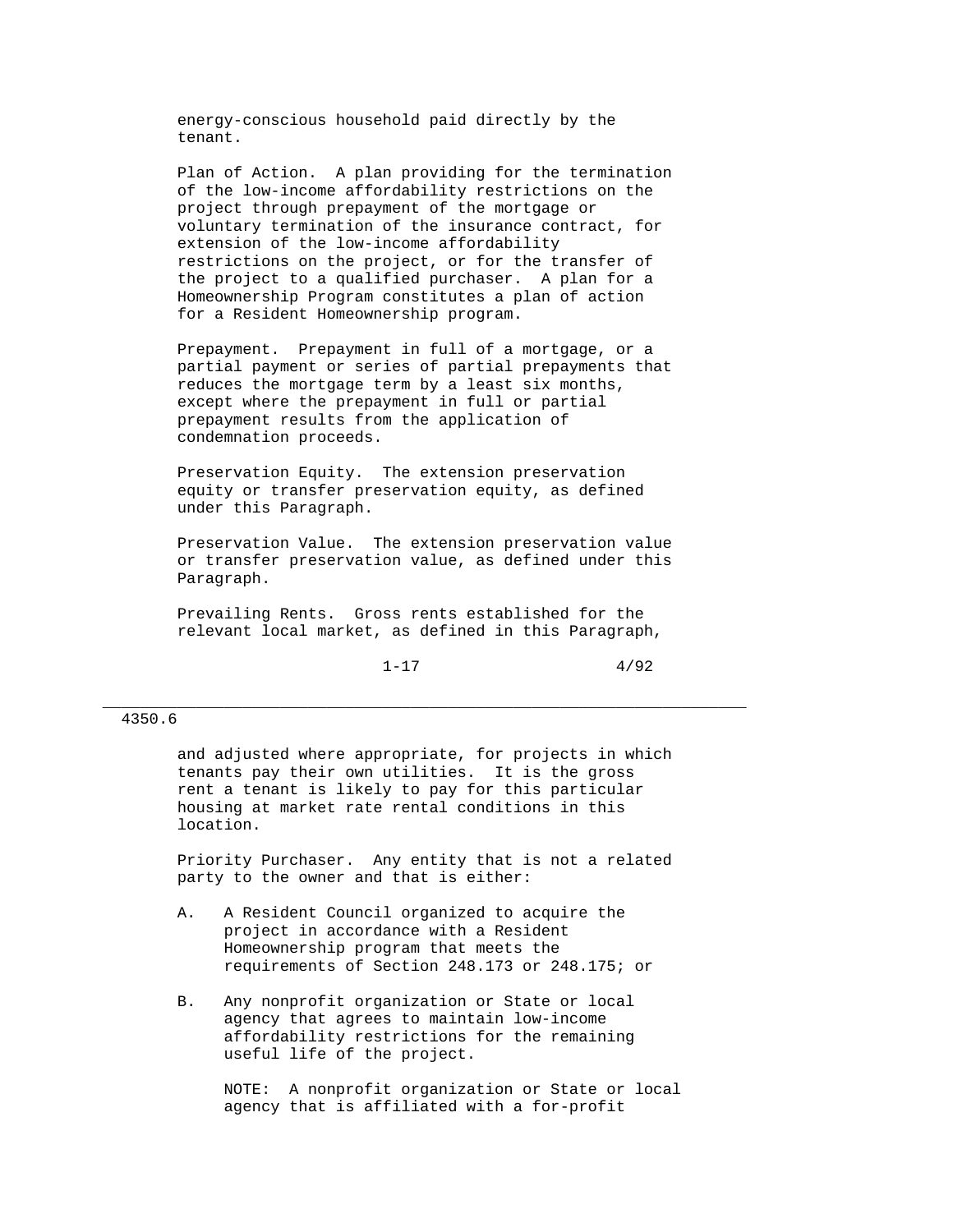entity for purposes of purchasing a project under Subpart B of Part 248 will not be considered a priority purchaser.

 Public Housing Agency. A public housing agency means any State, county, municipality, or other governmental entity or public body (or its agency) which is authorized to engage in or assist in the development or operation of lower income housing.

 Purchase Price. The maximum sales price that HUD will use to determine the amount of incentives. The actual purchase price of the project must not exceed the offering price minus any residual receipts that will be transferred with the project.

 Qualified Purchaser. Any entity that is not a related party to the owner and that agrees to maintain low-income affordability restrictions for the remaining useful life of the project. Qualified purchasers include for-profit entities and priority purchasers.

 Regulatory Agreement. The agreement executed by the owner and the Department or a State agency providing for the regulation of the operation of the project.

\_\_\_\_\_\_\_\_\_\_\_\_\_\_\_\_\_\_\_\_\_\_\_\_\_\_\_\_\_\_\_\_\_\_\_\_\_\_\_\_\_\_\_\_\_\_\_\_\_\_\_\_\_\_\_\_\_\_\_\_\_\_\_\_\_\_\_\_\_

4/92 1-18

## 4350.6

 Related Party. An entity that, either directly or indirectly, is wholly or partially owned or controlled by the owner of the project being transferred under Part 248, Subpart B, is under whole or partial common control with such owner, or has any financial interest in such owner or in which such owner has any financial interest. However, this will not prohibit a nonprofit organization from buying-out the interest of its limited dividend or for-profit partners in connection with the sale of eligible low-income housing under Subpart B of Part 248, as long as the sale is made on an arms length basis. Also, the partners who sell their interest must completely divest themselves of any input in the continued operation of the project.

 1. The purchaser and the owner will not be deemed related parties on the basis that financing is provided to the purchaser by the seller or a management company affiliated with the seller, as long as:

A. Only a loan, and not a grant, is provided;

B. The financing is provided for the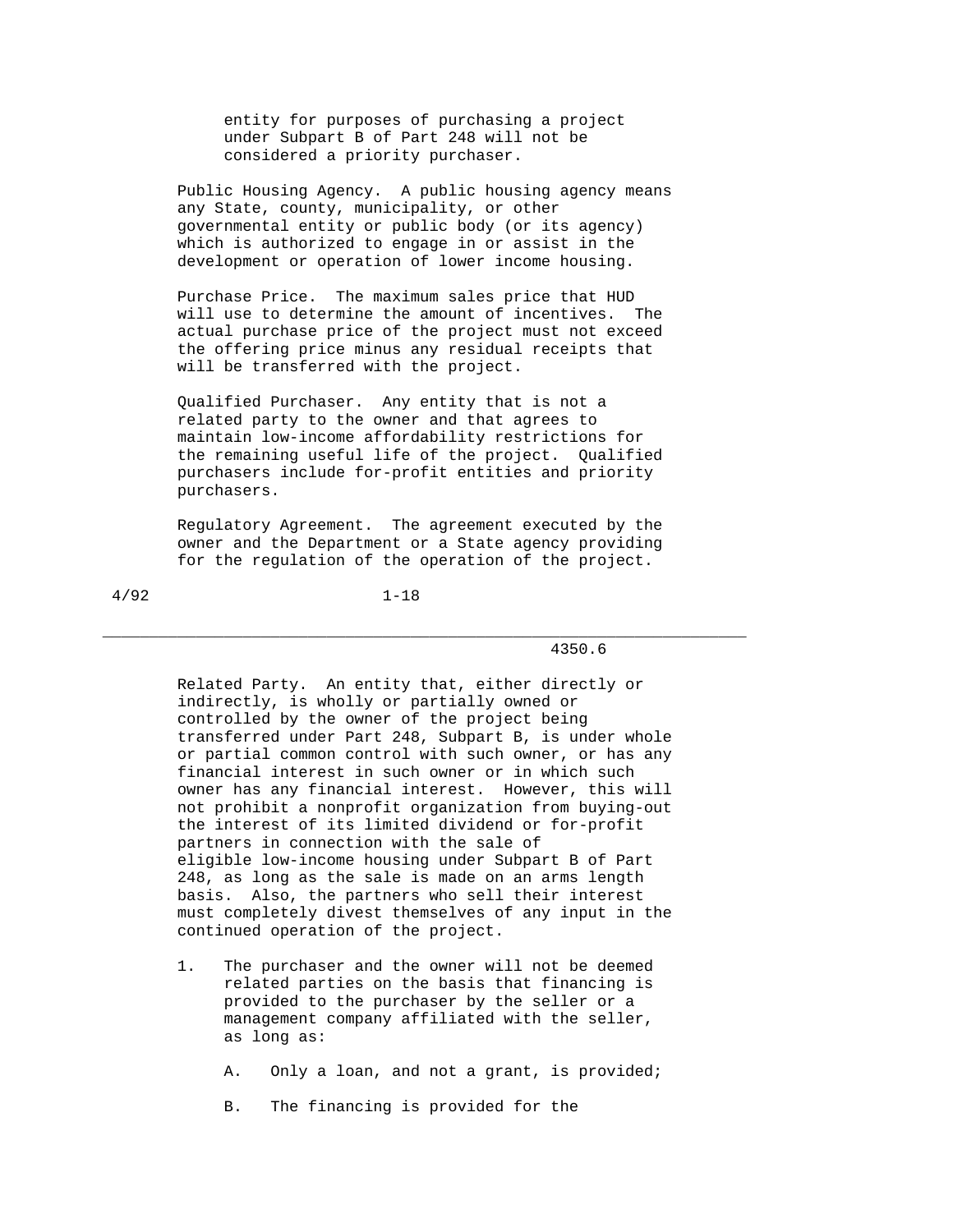acquisition of the project, the rehabilitation of the project, or both;

 C. In the case of financing for the acquisition of the project, the sum of the principal amount of the loan, plus the amount of the Section 241(f) acquisition loan and any Federal grant to cover acquisition of the project, does not exceed the sum of the sales price and the expenses associated with the acquisition, loan closing and implementation of the plan of action and, in the case of financing for the rehabilitation of the project, the principal amount of the loan does not exceed the equity requirements applicable to the rehabilitation loan or capital improvement loan obtained by the purchaser under Part 241 or Part 219;

 $1-19$   $4/92$ 

#### 4350.6

 D. The loan is not a condition of accepting a bona fide offer or entering into a sales contract;

- E. The seller has no input in the continued operation of the project as a result of the loan; and
- F. In the case of a loan provided by a management company that is affiliated with the seller, the execution of a management contract between the purchaser and the management company is not a condition of the loan.
- 2. This rule does not bar an owner, or former owner, from membership on a nonprofit organization's board of directors, as long as:
	- A. The owner, or former owner, participates only in its personal capacity, without compensation, and holds a nonvoting membership; and
	- B. The purchaser and the owner will not be deemed related parties solely by reason of the purchaser's retention of a property management entity of a company that is owned or controlled by the owner or a principal thereof, if retention of the management company is neither a condition of sale nor part of consideration paid for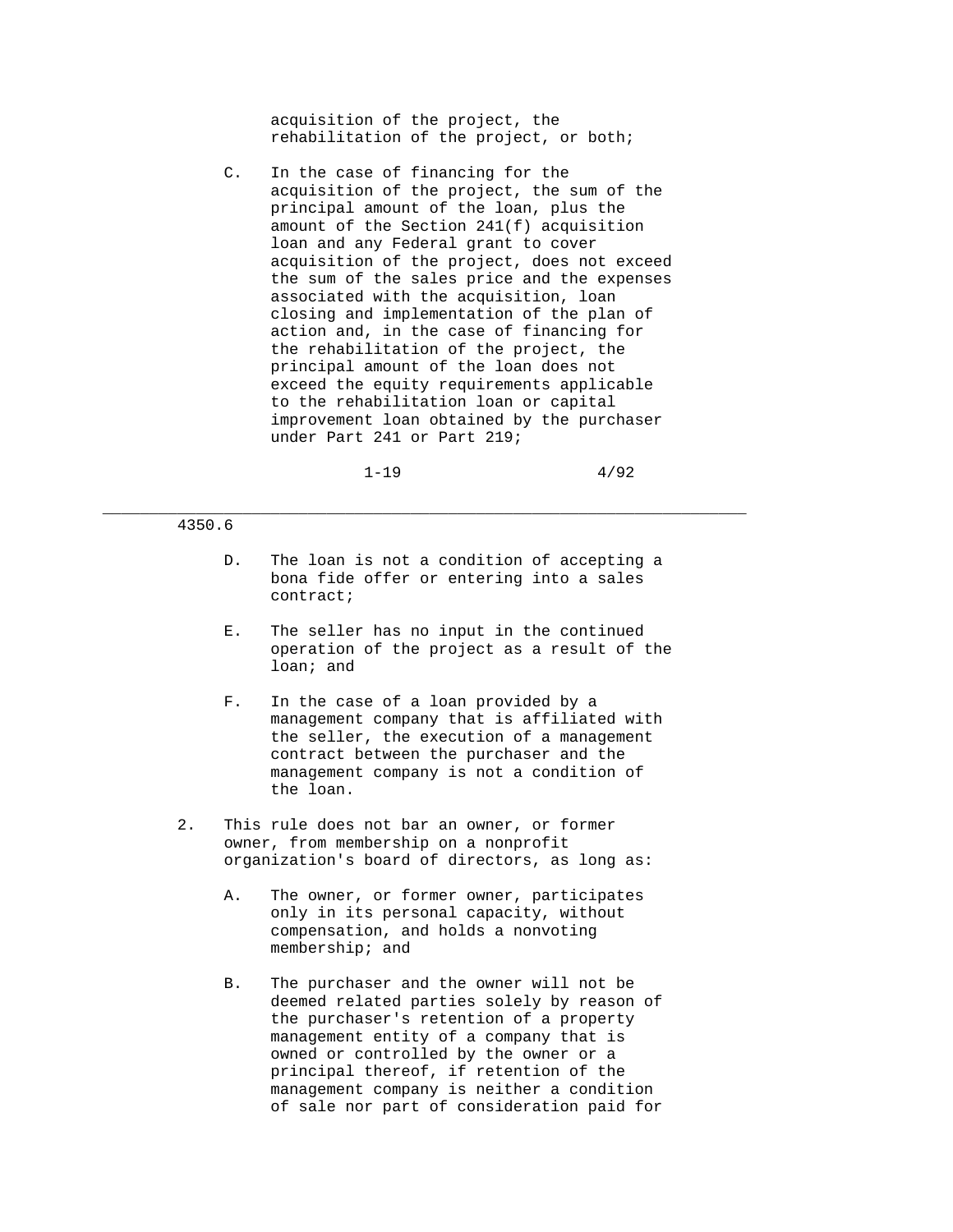the project and the property management contract is negotiated by the qualified purchaser on an arm's length basis.

 Relevant Local Market. An area geographically smaller than the market area established by the Department for purposes of determining the Section 8 existing fair market rent. The area is identifiable as a distinct rental market area in which similar projects and units would effectively compete with the subject project for potential tenants.

 Relocation Expenses. Relocation expenses consist of payment for:

4/92

1-20

\_\_\_\_\_\_\_\_\_\_\_\_\_\_\_\_\_\_\_\_\_\_\_\_\_\_\_\_\_\_\_\_\_\_\_\_\_\_\_\_\_\_\_\_\_\_\_\_\_\_\_\_\_\_\_\_\_\_\_\_\_\_\_\_\_\_\_\_\_

4350.6

- A. Advisory services that include timely information, counseling (including the provision of information on a resident's rights under the Fair Housing Act), and referrals to suitable, affordable, decent, safe and sanitary alternative housing; and
- B. Actual and reasonable moving expenses.

 Remaining Useful Life. With respect to eligible low-income housing, the period during which the physical characteristics of the project remain in a condition suitable for occupancy, assuming normal maintenance and repairs are made and major systems and capital components are replaced as becomes necessary.

 Reserve for Replacements. The escrow fund established under the Regulatory Agreement for the purpose of ensuring the availability of funds for needed repair and replacement costs.

 Resident Council. Any incorporated nonprofit organization or association in which membership is available to all the tenants, and only the tenants, of a particular project and:

- A. Is representative of the residents of the project;
- B. Adopts written procedures providing for the election of officers on a regular basis; and
- C. Has a democratically elected governing board, elected by the residents of the project.

Residual Receipt Fund. The fund established under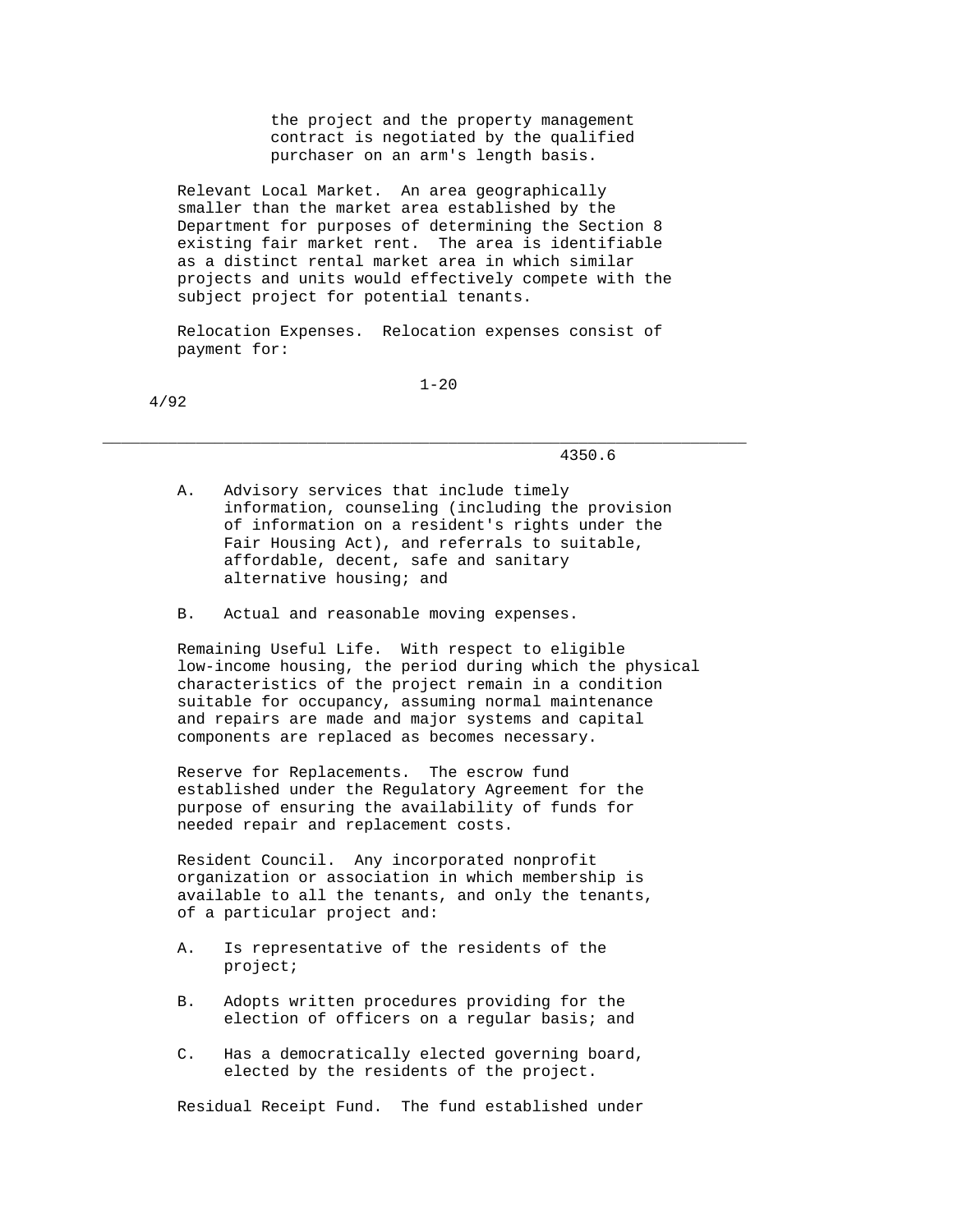the Regulatory Agreement for holding cash remaining after the distribution of all allowable distributions from surplus cash as it is defined in the Regulatory Agreement.

 Return on Investment. The amount of allowable distributions that a purchaser of a project may receive under a Plan of Action under Section 248.157 or 248.161.

\_\_\_\_\_\_\_\_\_\_\_\_\_\_\_\_\_\_\_\_\_\_\_\_\_\_\_\_\_\_\_\_\_\_\_\_\_\_\_\_\_\_\_\_\_\_\_\_\_\_\_\_\_\_\_\_\_\_\_\_\_\_\_\_\_\_\_\_\_

 $1-21$   $4/92$ 

#### 4350.6

 Secretary. The Secretary of Housing and Urban Development.

 Second Notice of Intent. An owner's notification of its intent to transfer the project. An owner submits a Second NOI after it receives the information which HUD staff developed and sent to it after evaluating data from the appraisal(s).

 Section 8 Assistance. Rental assistance provided under Parts 880 through 887.

 Special Needs Tenants. Those elderly persons, 62 years of age or older, elderly families, or families that include disabled persons, as defined in Section 812.2. Special needs tenants also means large families requiring units with three or more bedrooms.

 State Assisted or Subsidized Mortgage. A mortgage which is assisted or subsidized by an agency of a State government without any Federal mortgage subsidy.

 Tenant Representative. A designated officer of an organization of the project's tenants, a tenant who has been elected to represent the tenants of the project, or a person or organization that has been formally designated or retained by an organization of the project's tenants to represent the tenants with respect to Subpart B of Part 248.

 Termination of Low-income Affordability Restrictions. The elimination of low-income affordability restrictions under the Regulatory Agreement through termination of mortgage insurance or prepayment of the mortgage.

 Transfer Preservation Equity. The transfer preservation equity of a project is:

 A. The transfer preservation value of the project determined under Section 248.111; less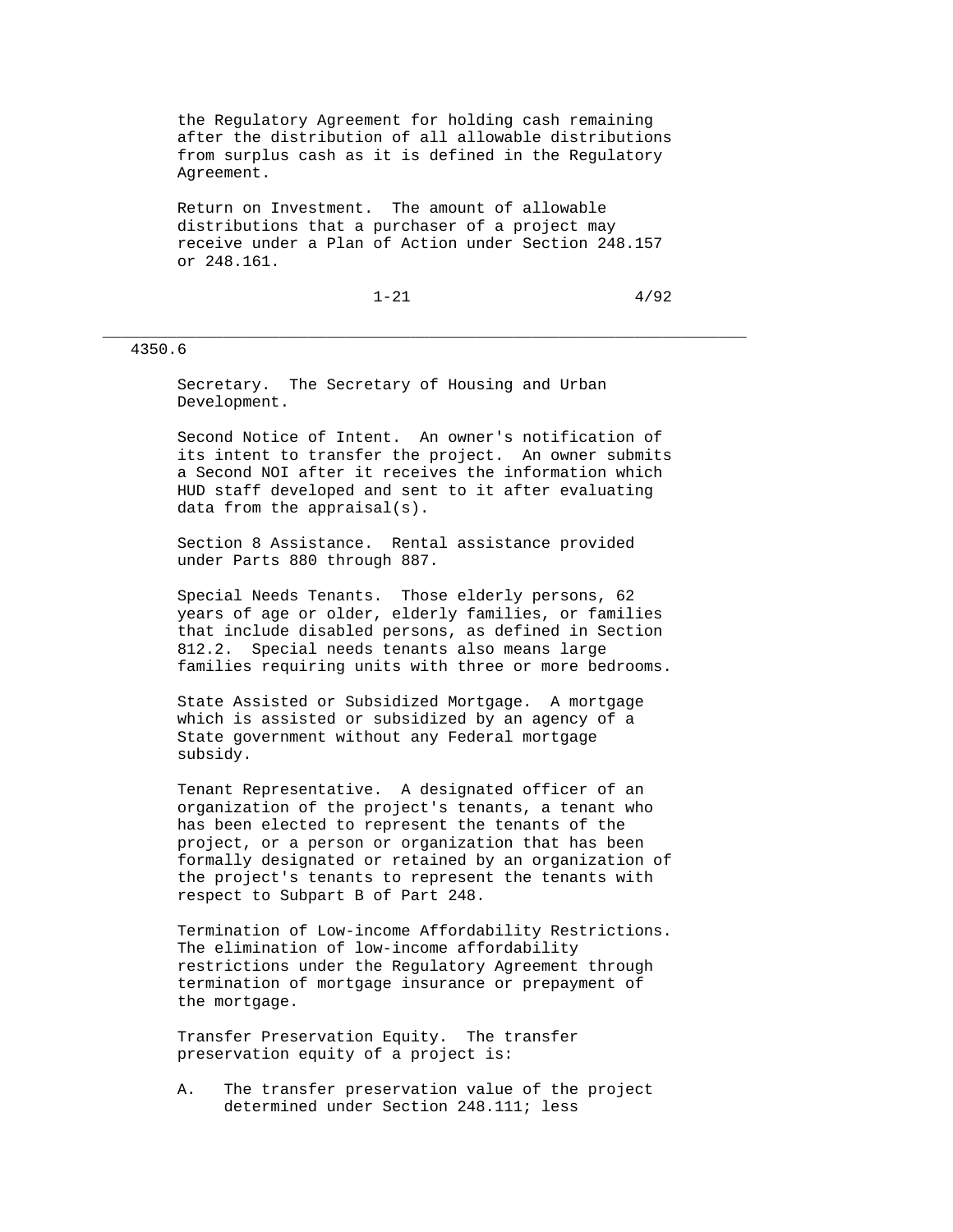B. The outstanding balance only of the federally-assisted mortgage(s) secured by the project prior to the granting of incentives.

1-22

\_\_\_\_\_\_\_\_\_\_\_\_\_\_\_\_\_\_\_\_\_\_\_\_\_\_\_\_\_\_\_\_\_\_\_\_\_\_\_\_\_\_\_\_\_\_\_\_\_\_\_\_\_\_\_\_\_\_\_\_\_\_\_\_\_\_\_\_\_

4/92

4350.6

 Transfer Preservation Rent. For purposes of receiving incentives pursuant to a sale of the project, transfer preservation rent is the gross income for the project that would be required to support:

- A. Debt service on the loan for acquisition of the project;
- B. Debt service on any rehabilitation loan for the project;
- C. Debt service on the federally-assisted mortgages secured by the project;
- D. Project operating expenses; and
- E. Adequate reserves.

 Transfer Preservation value. The fair market value of the project based on its highest and best use.

 Very Low-Income Families. Families or persons whose incomes do not exceed the level established for very low-income families under Section 813.102.

 Voluntary Sale. When an owner submits a Second Notice of Intent to transfer the project, it must offer the project for sale to a qualified purchaser if the transfer preservation rent does not exceed the Federal Cost Limit. The owner, however, is not obligated to accept any offer under this category.

 Voluntary Termination of Mortgage Insurance. The termination of all rights under the mortgage insurance contract and of all obligations to pay future insurance premiums.

 Windfall Profits. Receipt of incentives under this Act by owners who, in the absence of Title VI, would not have prepaid their mortgages given local market conditions. To prevent windfall profits, the Secretary may make available incentive payments only to owners in those rental markets where there is an inadequate supply of decent, affordable housing or where necessary to accomplish the other public policy